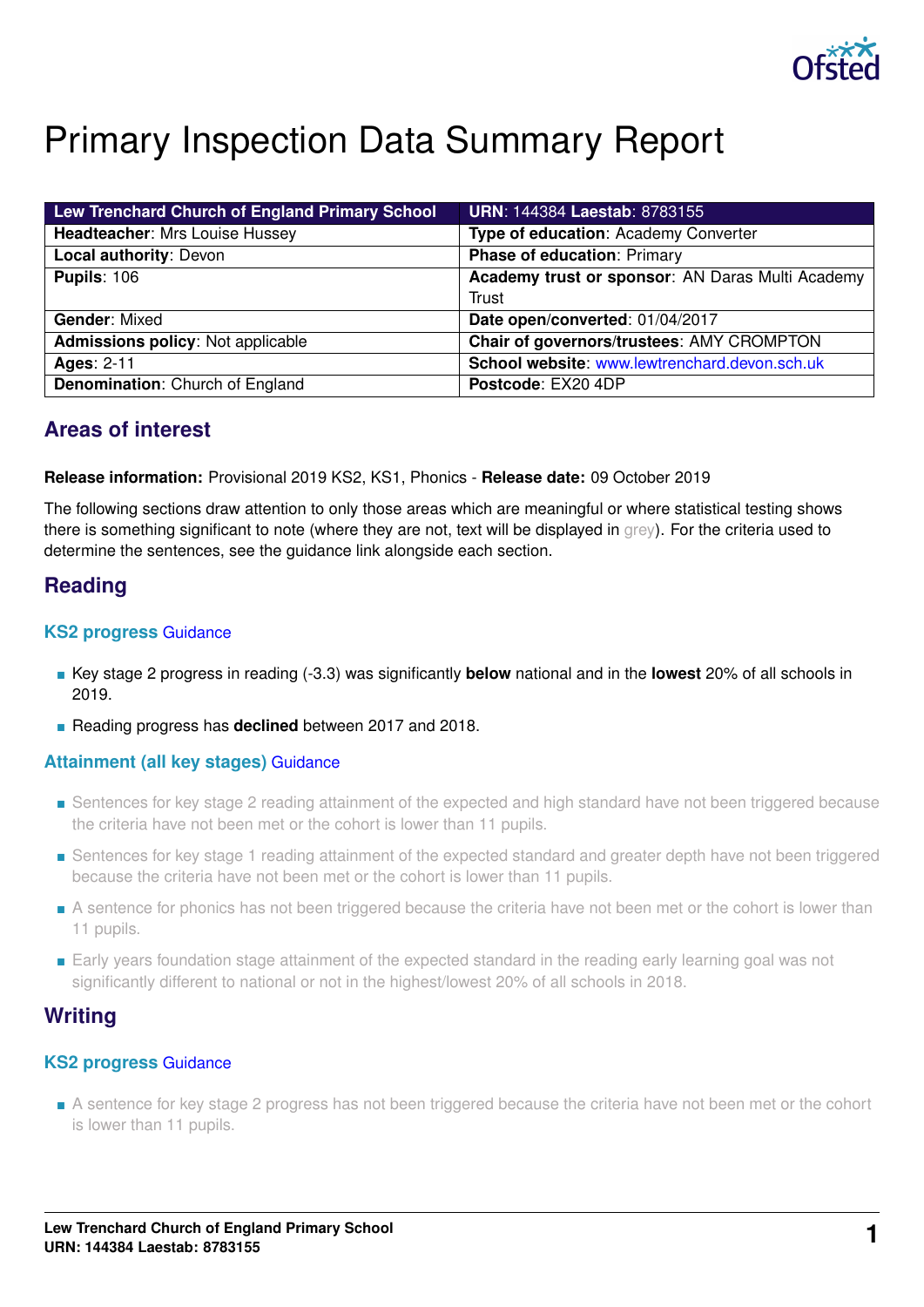

# **Attainment (all key stages)** [Guidance](https://www.gov.uk/guidance/school-inspection-data-summary-report-idsr-guide#attainment-reading-writing-and-mathematics)

- Sentences for key stage 2 writing attainment of the expected standard and greater depth have not been triggered because the criteria have not been met or the cohort is lower than 11 pupils.
- Sentences for key stage 1 writing attainment of the expected standard and greater depth have not been triggered because the criteria have not been met or the cohort is lower than 11 pupils.
- Early years foundation stage attainment of the expected standard in the writing early learning goal was not significantly different to national or not in the highest/lowest 20% of all schools in 2018.

# **Mathematics**

#### **KS2 progress** [Guidance](https://www.gov.uk/guidance/school-inspection-data-summary-report-idsr-guide#key-stage-2-progress-reading-writing-and-mathematics)

■ A sentence for key stage 2 progress has not been triggered because the criteria have not been met or the cohort is lower than 11 pupils.

#### **Attainment (all key stages)** [Guidance](https://www.gov.uk/guidance/school-inspection-data-summary-report-idsr-guide#attainment-reading-writing-and-mathematics)

- Sentences for key stage 2 mathematics attainment of the expected and high standard have not been triggered because the criteria have not been met or the cohort is lower than 11 pupils.
- Sentences for key stage 1 mathematics attainment of the expected standard and greater depth have not been triggered because the criteria have not been met or the cohort is lower than 11 pupils.
- Early years foundation stage attainment of the expected standard in the mathematics early learning goal was not significantly different to national or not in the highest/lowest 20% of all schools in 2018.

# **Other measures in 2019 [Guidance](https://www.gov.uk/guidance/school-inspection-data-summary-report-idsr-guide#other-measures)**

- A sentence for the percentage of pupils in 2019 achieving the key stage 2 expected/high standard in reading, writing and mathematics has not been triggered because the criteria have not been met or the cohort is lower than 11 pupils.
- A sentence for the percentage of pupils in 2019 achieving the expected/high standard (100+) in the key stage 2 English Grammar Punctuation and Spelling test has not been triggered because the criteria have not been met or the cohort is lower than 11 pupils.
- A sentence for the percentage of pupils achieving the key stage 2 science expected standard has not been triggered because the criteria have not been met or the cohort is lower than 11 pupils.
- A sentence for the percentage achieving a good level of development in the early years foundation stage in 2018 has not been triggered because the criteria have not been met or the cohort is lower than 11 pupils.

# **Absence** [Guidance](https://www.gov.uk/guidance/school-inspection-data-summary-report-idsr-guide#absence)

- In 2017/18, the rate of overall absence (4.40%) was above the national average for schools with a similar level of deprivation (3.78%).
- A sentence for overall absence trend has not been triggered because the criteria have not been met or the cohort is lower than 11 pupils.

# **Exclusions** [Guidance](https://www.gov.uk/guidance/school-inspection-data-summary-report-idsr-guide#exclusions)

■ The rate of total fixed period exclusions (1.11%) was in the **highest** 20% in 2017/18 as well as in 2016/17.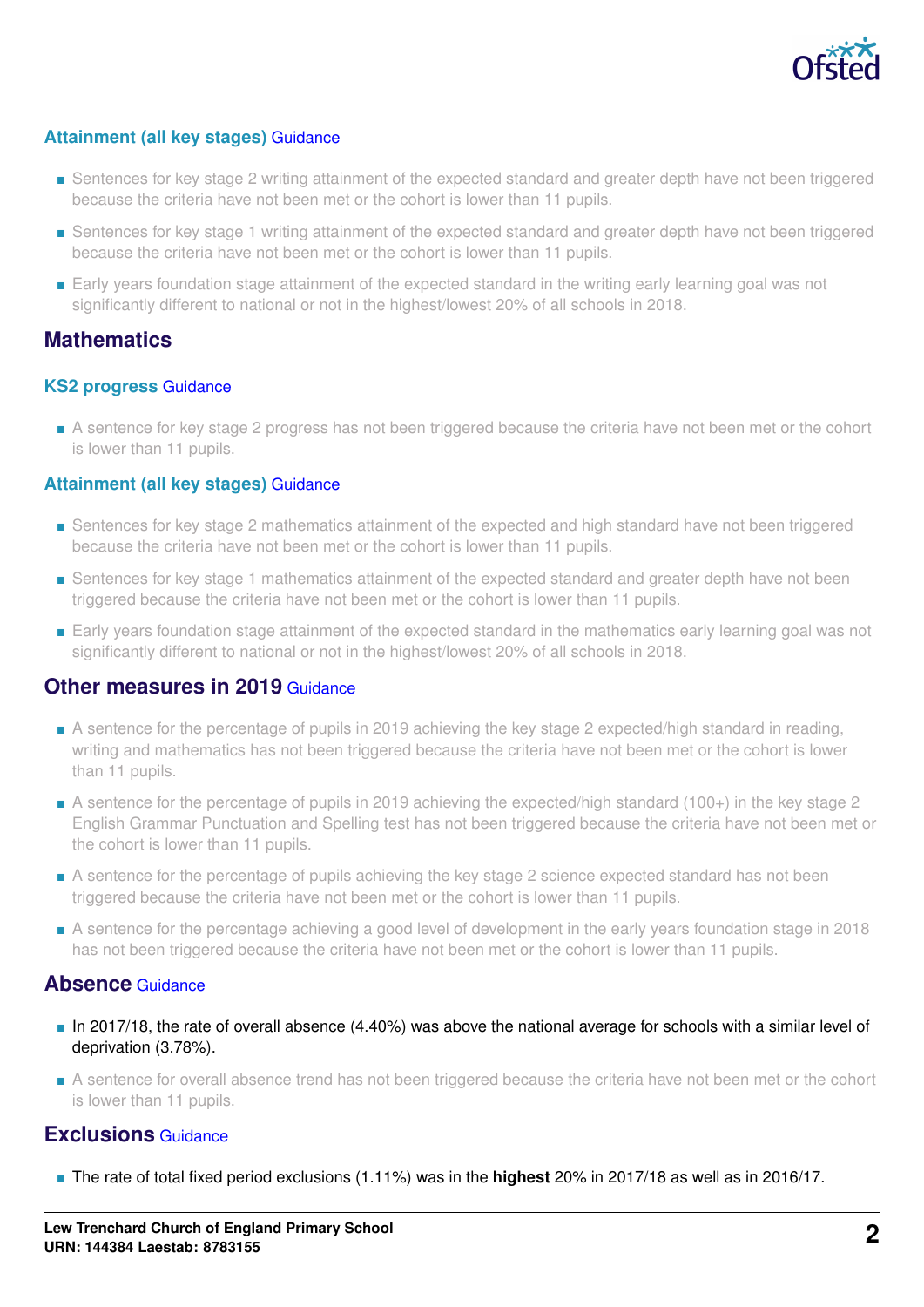

- The rate of repeat fixed period exclusions (1.11%) was in the **highest** 20% in 2017/18.
- The 1 pupil with at least one fixed period exclusion in 2017/18 was excluded on more than one occasion but fewer than 10.
- Of the 3 fixed period exclusions in 2017/18, 2 were for **physical assault against a pupil**. Other reasons which accounted for more than 10% of fixed period exclusions in 2017/18 were: persistent disruptive behaviour (1).
- There were no permanent exclusions in 2017/18. The national average for this year was close to zero. There were no permanent exclusions in the previous two years either.

# **Pupil groups** [Guidance](https://www.gov.uk/guidance/school-inspection-data-summary-report-idsr-guide#pupil-groups)

Sentences related to the performance of pupil groups (KS2 progress and attainment, or KS1 attainment) will only appear for the pupil groups disadvantaged and low/middle/high prior attainers. They will be displayed where the group differs to that of the whole school. Phonics and EYFS pupil groups will not appear in this section. Absence and exclusion group sentences will be included in future releases.

■ No sentences have been generated for pupil groups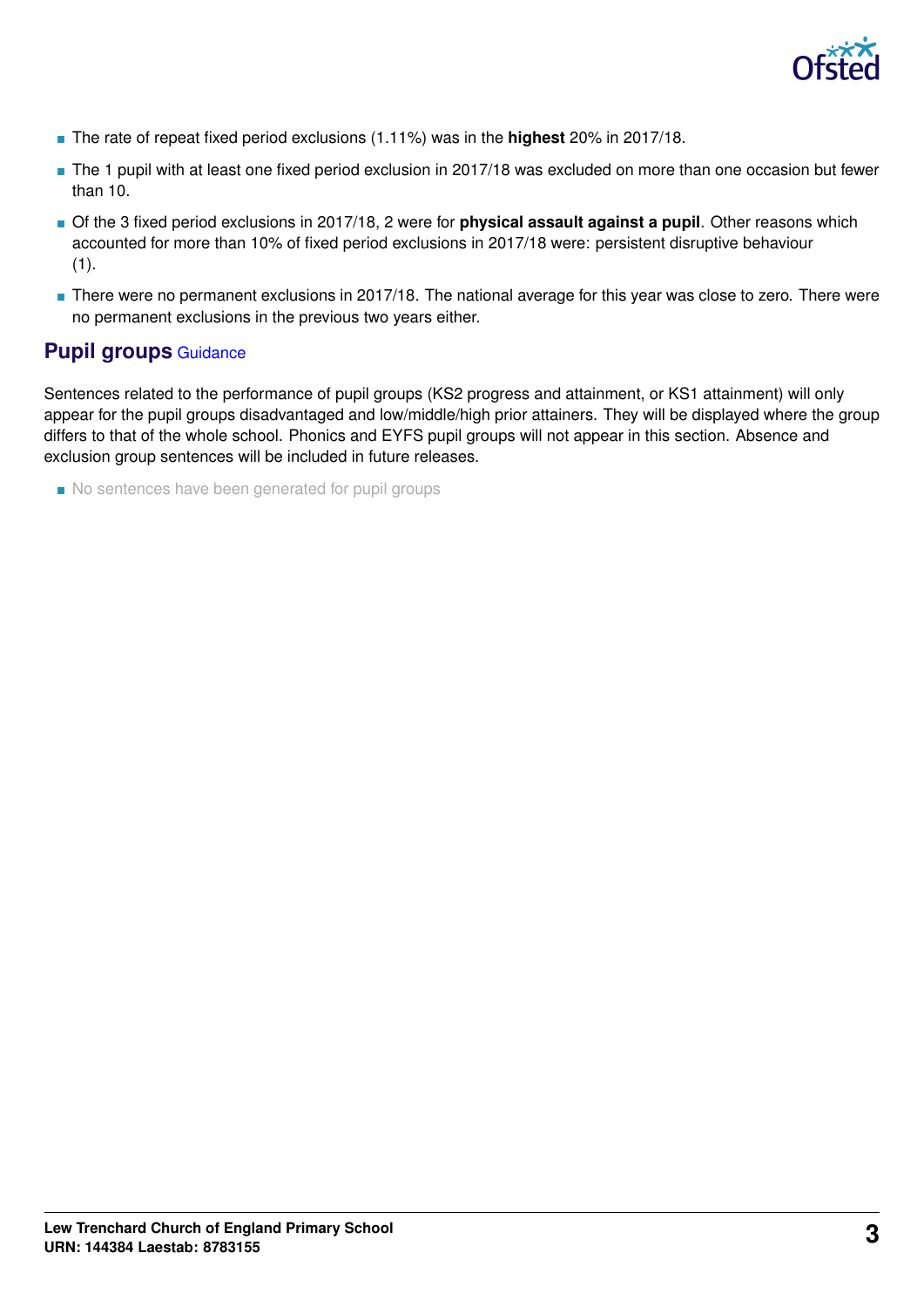

# **School and local context**

#### **School level** [Guidance](https://www.gov.uk/guidance/school-inspection-data-summary-report-idsr-guide#school-level)

|                           | 2017                 | 2018                 | 2019                 | Q <sub>5</sub> | Q1 |  |  |  |  |  |
|---------------------------|----------------------|----------------------|----------------------|----------------|----|--|--|--|--|--|
| Number on roll            |                      | High                 |                      |                |    |  |  |  |  |  |
| School                    |                      |                      |                      |                |    |  |  |  |  |  |
| <b>Nat</b>                | 89<br>279            | 90<br>281            | 106<br>282           |                |    |  |  |  |  |  |
| % FSM6 pupils             |                      |                      |                      |                |    |  |  |  |  |  |
| School<br><b>Nat</b>      | 20<br>24             | 16<br>24             | 19<br>23             |                |    |  |  |  |  |  |
|                           | % SEND support       |                      |                      |                |    |  |  |  |  |  |
| School 20.2<br><b>Nat</b> | 12.2                 | 17.8<br>12.4         | 12.3<br>12.6         |                |    |  |  |  |  |  |
|                           | % SEND EHC plan      |                      |                      |                |    |  |  |  |  |  |
| School<br><b>Nat</b>      | 3.4<br>1.3           | 3.3<br>1.4           | 4.7<br>1.6           |                |    |  |  |  |  |  |
|                           | % of EAL             |                      |                      |                |    |  |  |  |  |  |
| School<br><b>Nat</b>      | $\overline{0}$<br>21 | $\overline{0}$<br>21 | $\overline{O}$<br>21 |                |    |  |  |  |  |  |
|                           | % Stability          |                      |                      |                |    |  |  |  |  |  |
| School<br>Nat             | 69<br>86             | 71<br>86             | 75<br>86             |                |    |  |  |  |  |  |

### **MAT/LA level information** [Guidance](https://www.gov.uk/guidance/school-inspection-data-summary-report-idsr-guide#multi-academy)

As at October 2019:

- This school is part of AN Daras Multi Academy Trust which contains 7 primary schools, no secondary schools, no special schools and no pupil referral units.
- The latest overall effectiveness grade for this school is good (19/09/2012). The MAT grade profile as at 1 October 2019 was:
	- Outstanding 1
	- Good 5
	- Requires improvement 1
	- $-$  Inadequate 0
	- Not yet inspected 0

## **School workforce** [Guidance](https://www.gov.uk/guidance/school-inspection-data-summary-report-idsr-guide#school-workforce)

As at November 2018, there were:

- 66.7% of teachers with at least one period of sickness absence compared with a national average of 54%.
- 7.8 days on average lost to teacher sickness absence compared with a national average of 4.0.
- no full-time vacant teacher posts in the school.

#### **Ethnicity** [Guidance](https://www.gov.uk/guidance/school-inspection-data-summary-report-idsr-guide#ethnicity)

- This school has 3 out of 17 possible ethnic groups. Those with 5% or more are:
	- 95%: White British

#### **Local area** [Guidance](https://www.gov.uk/guidance/school-inspection-data-summary-report-idsr-guide#local-area)

- The school location deprivation indicator was in quintile 2 (less deprived) of all schools.
- The pupil base is in quintile 2 (less deprived) of all schools in terms of deprivation.

#### **Finance** [Guidance](https://www.gov.uk/guidance/school-inspection-data-summary-report-idsr-guide#finance)

- In 2017/18, this school received £486,099 in grant funding, £880,714 less than the national average.
- In 2017/18, this school had a positive in-year balance (£21,055), the second year in a row in which income has exceeded expenditure.
- $\blacksquare$  In 2017/18, this school had a per pupil spend of £5,545.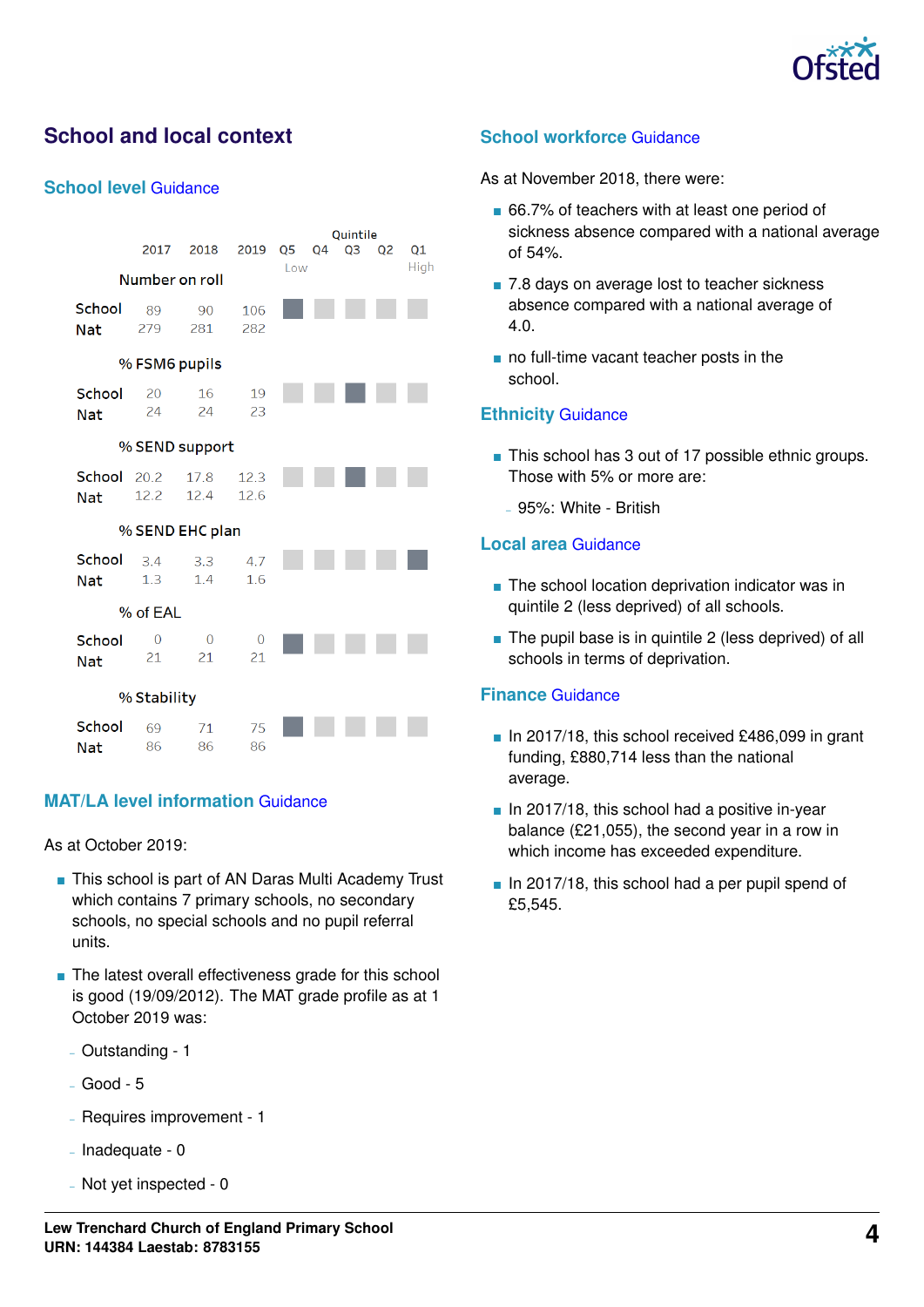

# **Year group context**

# **Characteristics** [Guidance](https://www.gov.uk/guidance/school-inspection-data-summary-report-idsr-guide#characteristics)

Year group markedly above average of others



Year group markedly below average of others |

|    | Number  | Low prior | Mid prior | High prior |         | <b>FSM</b> |       | EAL        |  |  |
|----|---------|-----------|-----------|------------|---------|------------|-------|------------|--|--|
|    | on Roll | R/W/M     | R/W/M     | R/W/M      | % FSM   | <b>Nat</b> | % EAL | <b>Nat</b> |  |  |
| Y1 | 14      | ΝA        | <b>NA</b> | <b>NA</b>  | $\circ$ | 18         | 0     | 21         |  |  |
| Y2 | 16      | ΝA        | <b>NA</b> | <b>NA</b>  | 25      | 20         | 0     | 21         |  |  |
| Y3 | 3       | 0/1/1     | 2/1/1     | O/O/O      | 33      | 24         | 0     | 21         |  |  |
| Y4 | 18      | 4/5/5     | 9/11/9    | 5/2/4      | 6       | 26         | 0     | 21         |  |  |
| Y5 | 13      | 1/2/2     | 9/9/9     | 2/1/1      | 31      | 29         | 0     | 21         |  |  |
| Y6 | 15      | 2/1/1     | 7/9/10    | 6/5/4      | 27      | 30         | 0     | 21         |  |  |

# **Prior attainment** [Guidance](https://www.gov.uk/guidance/school-inspection-data-summary-report-idsr-guide#prior-attainment)

| Well above national | Small cohort<br>In line with national<br>Well below national<br>$\mathbf{x}$<br>$\sim$ |                          |        |        |                          |                   |  |  |  |
|---------------------|----------------------------------------------------------------------------------------|--------------------------|--------|--------|--------------------------|-------------------|--|--|--|
|                     | Year 1                                                                                 | Year 2                   | Year 3 | Year 4 | Year 5                   | Year <sub>6</sub> |  |  |  |
| Reading             |                                                                                        | Above                    |        | $\sim$ | Above                    |                   |  |  |  |
| Writing             |                                                                                        | <b>COL</b>               |        | $\sim$ | $\sim$                   | $\sim$            |  |  |  |
| <b>Mathematics</b>  |                                                                                        | $\overline{\phantom{a}}$ |        | $\sim$ | $\overline{\phantom{a}}$ | $\sim$            |  |  |  |

# **SEND characteristics** [Guidance](https://www.gov.uk/guidance/school-inspection-data-summary-report-idsr-guide#send)

Type of resourced provision:

Number of pupil with SEND who are also disadvantaged: 4

| <b>SEND need</b>                         | <b>SEND Support (11)</b> |    |              |              |          | EHC Plan (3) |              |              |          |              |              |                |
|------------------------------------------|--------------------------|----|--------------|--------------|----------|--------------|--------------|--------------|----------|--------------|--------------|----------------|
|                                          | Υ1                       | Y2 | Y3           | Υ4           | Y5       | Y6           | Υ1           | Υ2           | Y3       | Υ4           | Y5           | Y <sub>6</sub> |
| <b>Specific Learning Difficulty</b>      | 0                        | O  | $\mathbf 0$  | $\Omega$     | 0        | O            | O            | 0            | 0        | O            | $\Omega$     | O              |
| <b>Moderate Learning Difficulty</b>      | $\mathbf{O}$             | 0  | $\mathbf 0$  | $\mathbf{0}$ | O        | $\mathbf 0$  | $\mathbf 0$  | $\mathbf 0$  | 0        | $\mathbf{O}$ | $\mathbf 0$  | $\mathbf 0$    |
| <b>Severe Learning Difficulty</b>        | 0                        | 0  | $\Omega$     | $\mathbf 0$  | 0        | $\mathbf 0$  | 0            | $\Omega$     | 0        | $\Omega$     | 0            | $\mathbf 0$    |
| Profound & Multiple Learning Difficulty  | $\Omega$                 | 0  | $\mathbf 0$  | $\mathbf{0}$ | $\Omega$ | $\mathbf 0$  | $\Omega$     | $\Omega$     | $\Omega$ | $\Omega$     | $\mathbf{0}$ | $\mathbf 0$    |
| Social, Emotional and Mental Health      | 0                        | 0  | $\Omega$     | $\mathbf 0$  | 0        | 3            | O            | 0            | 0        | 1            | $\mathbf 0$  | 0              |
| Speech, Language and Communication Needs | $\mathbf{1}$             | 1  | $\mathbf 0$  | $\mathbf{1}$ | 0        | $\mathbf{0}$ | $\mathbf{1}$ | $\mathbf{0}$ | 0        | $\mathbf{O}$ | 1            | 0              |
| <b>Hearing Impairment</b>                | 0                        | 0  | $\mathbf 0$  | 0            | 0        | 0            | O            | 0            | 0        | $\mathbf 0$  | $\Omega$     | 0              |
| Visual Impairment                        | O                        | 0  | $\mathbf{0}$ | $\mathbf{O}$ | o        | $\mathbf 0$  | $\mathbf{O}$ | 0            | 0        | $\mathbf{O}$ | $\mathbf 0$  | 0              |
| Multi-Sensory Impairment                 | 0                        | 0  | $\mathbf 0$  | 0            | 0        | 0            | $\Omega$     | 0            | 0        | $\mathbf 0$  | $\mathbf 0$  | 0              |
| <b>Physical Disability</b>               | $\Omega$                 | 0  | $\mathbf 0$  | $\mathbf{0}$ | 0        | $\mathbf 0$  | $\mathbf{0}$ | 0            | 0        | $\mathbf 0$  | $\mathbf{0}$ | $\mathbf 0$    |
| Autistic Spectrum Disorder               | 0                        | 0  | $\mathbf 0$  | $\mathbf 0$  | 0        | 0            | 0            | 0            | 0        | $\mathbf 0$  | $\mathbf 0$  | 0              |
| <b>School Support NSA</b>                | 0                        | 0  | $\mathbf 0$  | $\mathbf{1}$ | 1        | 1            | 0            | $\mathbf{O}$ | 0        | $\mathbf 0$  | $\mathbf{0}$ | $\mathbf 0$    |
| Other Difficulty/Disability              | 0                        | 1  | $\mathbf 0$  | $\mathbf 0$  | $\Omega$ | 1            | 0            | 0            | 0        | $\mathbf 0$  | $\mathbf 0$  | $\mathbf 0$    |
| Year group totals                        | 1                        | 2  | $\Omega$     | 2            | 1        | 5            | 1            | o            | 0        | $\mathbf{1}$ | 1            | $\Omega$       |